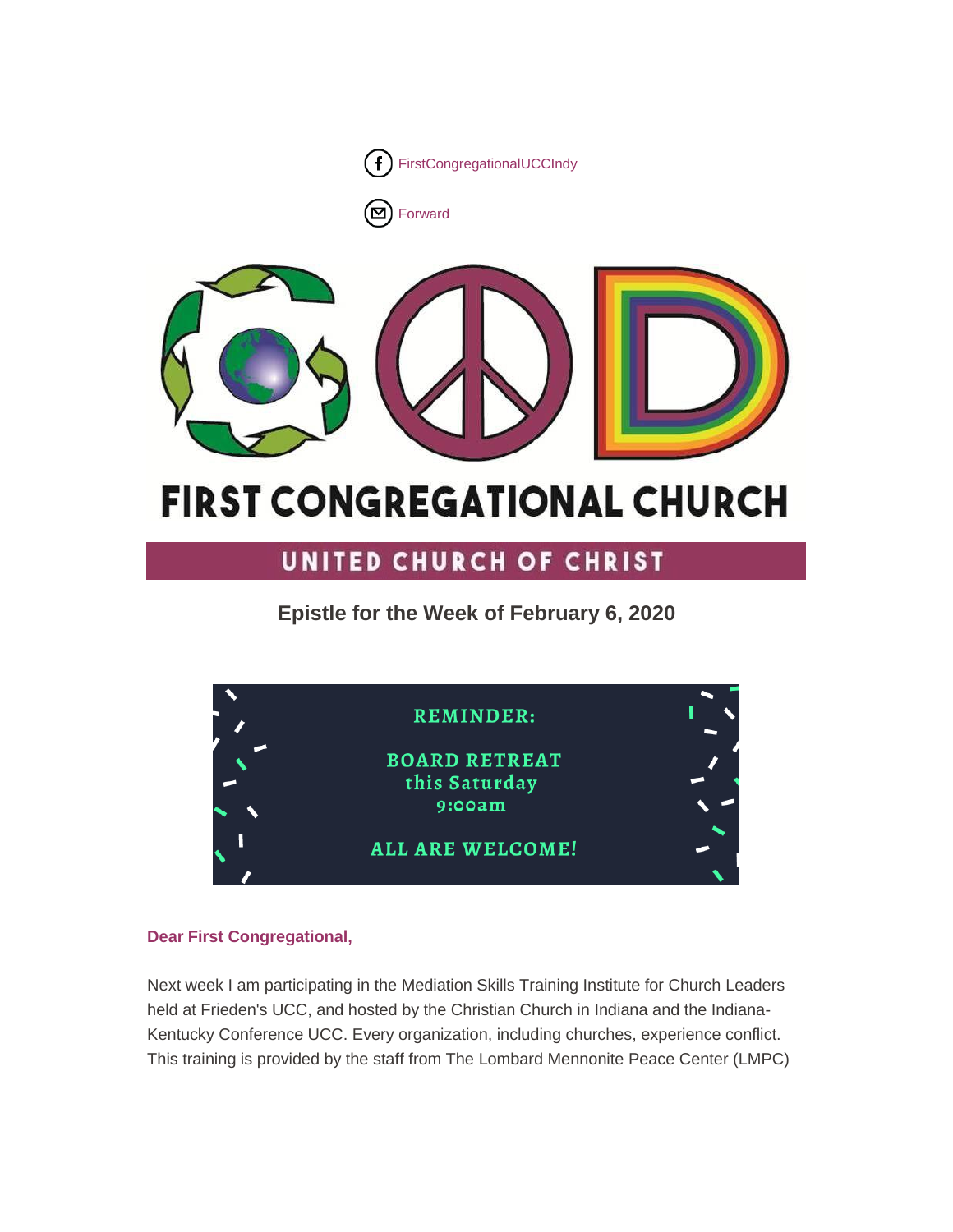which is a ministry inspired by II Corinthians 5:18 – "All this is from God, who through **Christ reconciled us to God and gave us the ministry of reconciliation.**" I am thankful for the grant from the IK Conference to provide this training and I am eager to learn more and share with you about peacemaking from a biblical understanding of Christian discipleship. To learn more, check out their website: <https://lmpeacecenter.org/>

Blessings, Pastor Sarah

#### **Worship**

#### **Adult Class - Feb 9, 9:45 a.m.**

For Black History Month on Sunday February 9th we'll be taking a look at Black theology and Womanist theology. We'll discuss what these theologies are, why they're important, and some of the key voices within these theological movements. After this, we'll then consider their importance for our lives individually and as a church. Join us to celebrate and learn from these important voices in theology!

#### **Sunday Worship Service, 11:00 a.m.**

Pastor Sarah will preach "Share Earthly and Spiritual Resources." Scriptures: Matthew 5:13-20



#### **What's Happening at FC**

**(See** [February](https://mcusercontent.com/7a2e4c501545b6d78729a64a1/files/ab29d4a4-bf24-446c-aee6-d891598e5fc4/February_2020.pdf) **Colony for monthly announcements and further details.)**

**Choir Rehearsal TONIGHT!**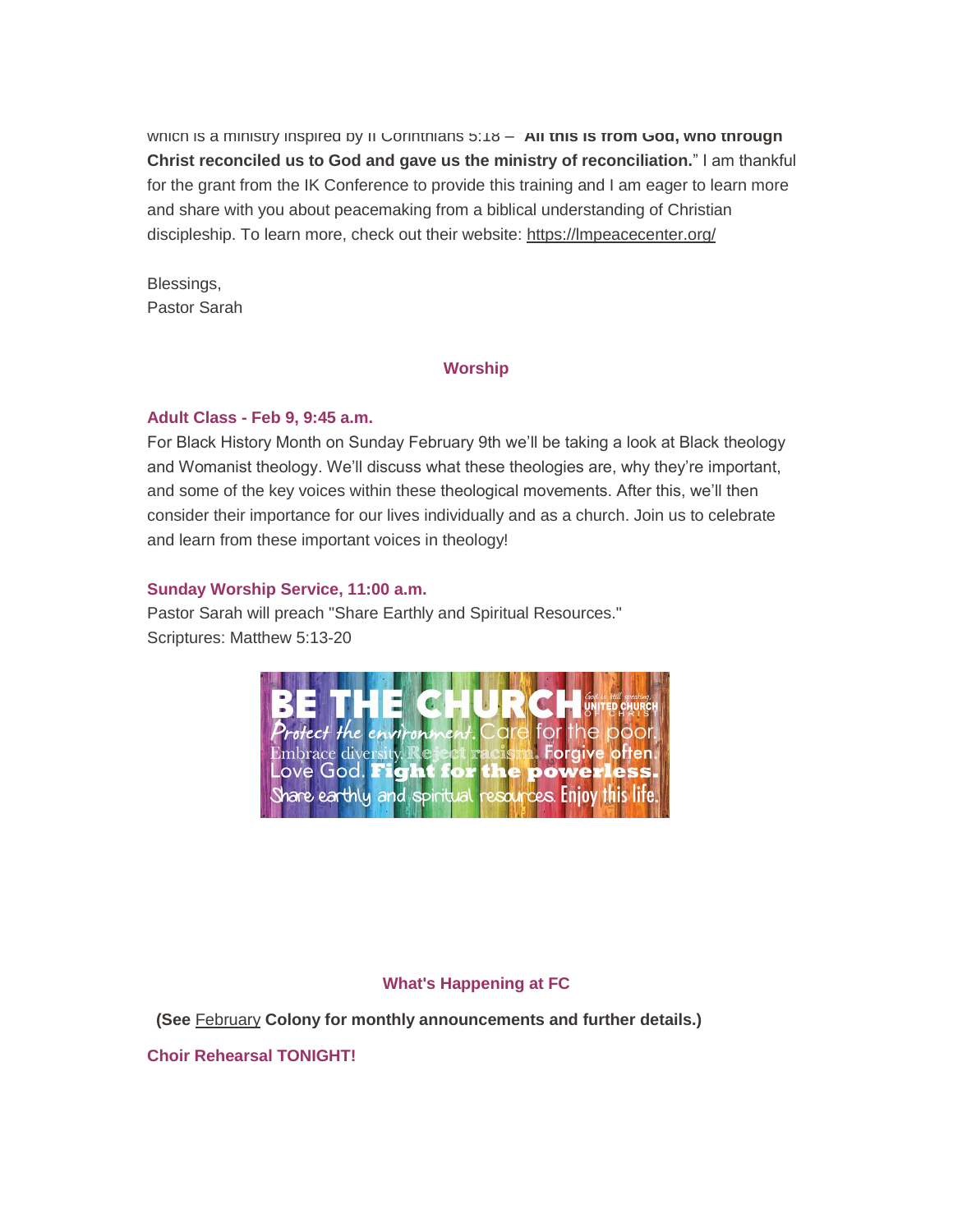The FC Choir rehearses on Thursdays from 7:00 to 8:30 PM. We welcome new members. If anyone is interested in joining the choir, please email Julie at [juliehouston@comcast.net.](mailto:juliehouston@comcast.net) We would love to have you join us!

## **Board Retreat - Saturday, February 8, 9:00 a.m. - 12:00 p.m.**

#### **(breakfast snacks and coffee available at 8:30 a.m.)**

The FC Board Retreat is an opportunity for some socializing, visioning, orientation, and organizing, with some fun thrown in for good measure. We hope to see all board members – new and old – present that morning, but anyone not currently serving on a board is invited to attend as well. Ministry teams are essential to the work of the church, so please see this as an opportunity for meeting with boards about plans and needs. And if you're not currently on either a board or a team, come for the breakfast and socializing! You just may hear something that inspires you to serve in a new way.

#### **Supply Drive for Family Promise**

This month, Family Promise is holding a supply drive to collect many items needed for use by families at the Day Center and while in the IHN shelter and After Care programs. Fliers listing needed items are in the narthex and in the link **[here](https://mcusercontent.com/7a2e4c501545b6d78729a64a1/images/27772fa1-ea64-4cdb-ae20-f53e33e7a596.jpg)**. Donations will be collected from **Feb. 7 - Feb. 23**. Please put items in the large white laundry hampers in the narthex or use the white trash bags that are in those hampers. Supplies will be delivered to Family Promise from Feb. 24 through Feb. 27. Your generosity will be appreciated by Family Promise and those they serve.

#### **Border Information & Vigil – Monday, February 10, 6:30 p.m.**

Please join us for an educational program about what is happening at the U.S.-Mexico border. Education and witness of stories from the border will be followed by a prayer vigil for Jose Antonio Elena Rodriguez, a young boy killed by U.S. Border Patrol on October 10, 2012 in Nogales, Sonora, Mexico.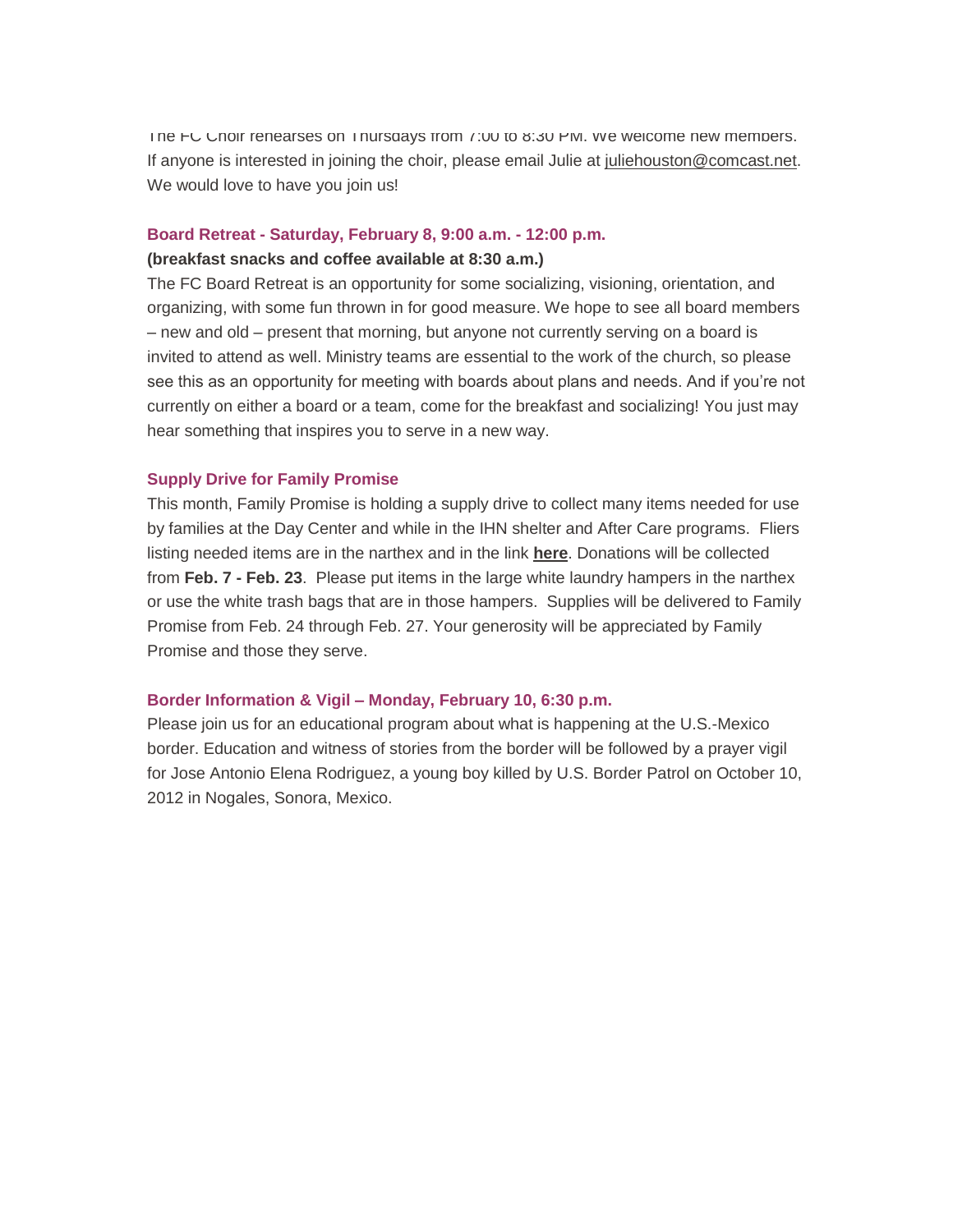

# **Buzz & Pitch In Lunch: Expanding Our Extravagant Welcome - Sunday, February 16, 12:00 p.m.**

At this month's Buzz, we will examine some welcoming stumbling blocks and make a list of welcoming statements that with a little practice will make our welcoming experience easier for our members and our visitors. In other words, everyone will benefit from our BUZZ session.

Bring a dish for lunch to share, enjoy the conversation and expect a few laughs.

#### **"Around a table" – Fellowship, Fun, & Food**

For the first go around, we had 3 groups of people who have been getting together for 4 months – some for meals, some for desserts, and lots of talking and fellowship! Now it is time to sign up for the next round – to meet monthly March through June. It doesn't matter if you participated or not the first time – sign up for this next round! We will be changing the groups around – the idea is to be in fellowship and get to know different people – so the more the merrier! **If interested, please click** [here](https://gallery.mailchimp.com/7a2e4c501545b6d78729a64a1/images/426678f9-cbe4-4d2a-9c3e-c626286e5c4e.jpg) **to complete the sign up sheet and return it to church by February 16.** Presented by Care & Connections board – please contact Karen Walker (317-319-8950 or [karen.e.d.walker@gmail.com\)](mailto:Karen.e.d.walker@gmail.com) or Wendy Baldwin (317-319-0806 or [wendy.baldwin@rci.com\)](mailto:wendy.baldwin@rci.com) for any questions or help with sign up.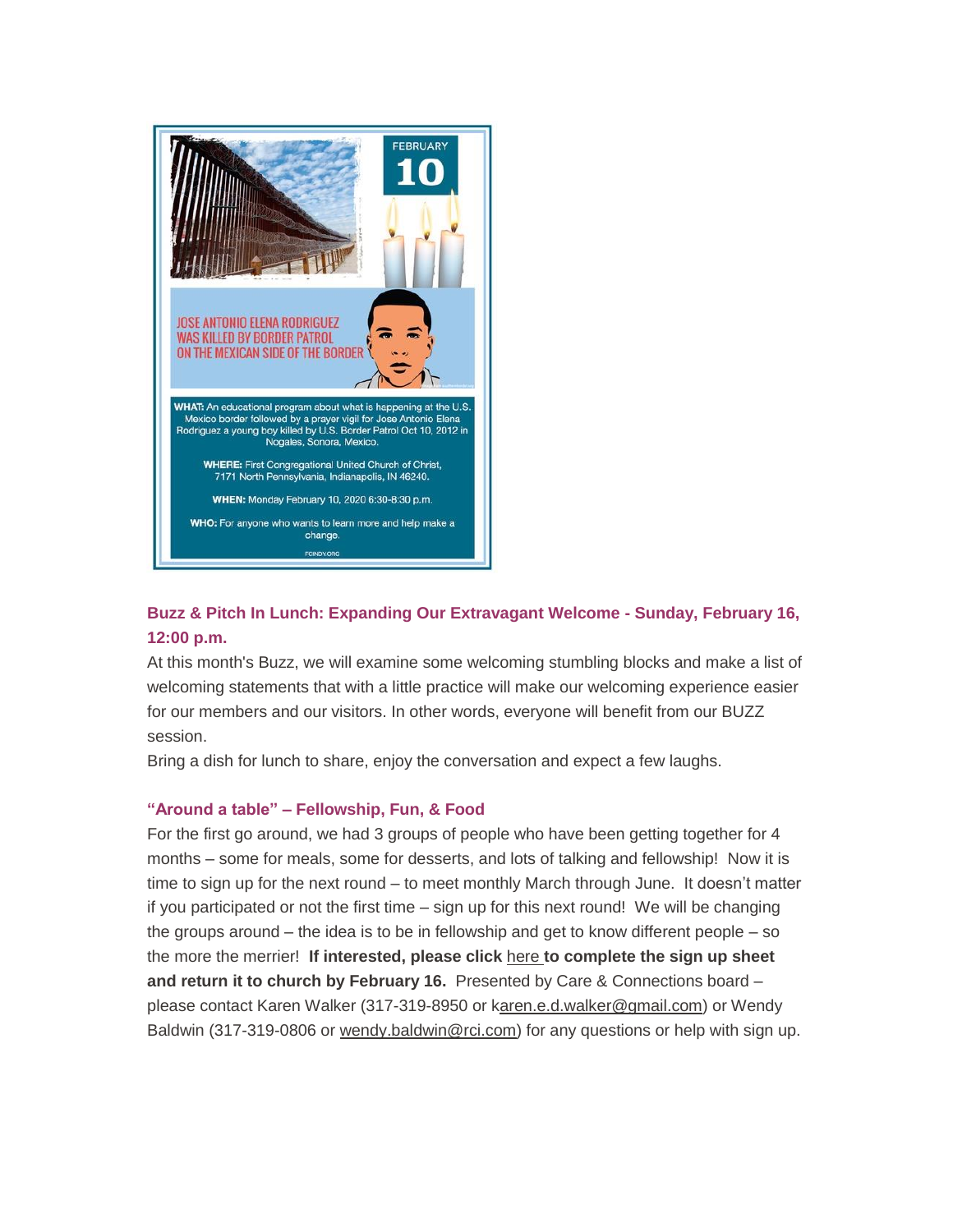#### **Friday Night at the Movies**

Join us on the 3rd Friday of each month – 2/21, 6:30ish: We meet at 6:30ish at Keystone Art Cinema in the Fashion Mall at Keystone, and decide which film(s) to see, get refreshments, and socialize. Then, after the movie, hang out at the Indie Lounge for more fellowship. Questions? Contact Wendy Baldwin.

#### **Address Directory**

We are working on the annual update to our address directory, and plan to have it completed by the end of the month. If you have had a change to your name, address, phone numbers, or email, or if you are not listed in the directory, please contact Shannon at [shannon@fcindy.org,](mailto:shannon@fcindy.org) and/or make a note of the change(s) on the master copy on the Narthex table, by 2/23. Thanks, Wendy Baldwin.



#### **Food Donations for the Northside Pantry**

Donations have been generous and are appreciated. Please keep them coming! We are grateful to the Meridian Hills Nursery School and Kindergarten who has joined us in donating and delivering food to the pantry.

#### **February Mission of the Month: Peace Learning Center**

Now that our church has become a Just Peace Church we have an opportunity to witness to our commitment to peace and support the Peace Learning Center, an internationally recognized community educational institution promoting peace-building and conflict resolution with programs replicated in eight US cities and five countries. Since 1997, the PLC has reached more than 210,000 people locally and internationally. Peace Learning Center educates, inspires and, empowers people to live peacefully. Its vision is to build a community of peace where respect is primary and justice is real. The PLC works directly with schools, community nonprofits, businesses, juvenile correctional facilities, and faith groups to facilitate peace education. The Peace Learning Center believes everyone can be a peacemaker. Programs teach safe and simple ways to manage anger, solve problems, and develop appreciation for differing perspectives.

Consider a generous contribution to our February Mission of the Month, the Peace Learning Center. You can learn more about this inspiring organization at [www.peacelearningcenter.org](http://www.peacelearningcenter.org/)

#### **Pantry Items of the Month**